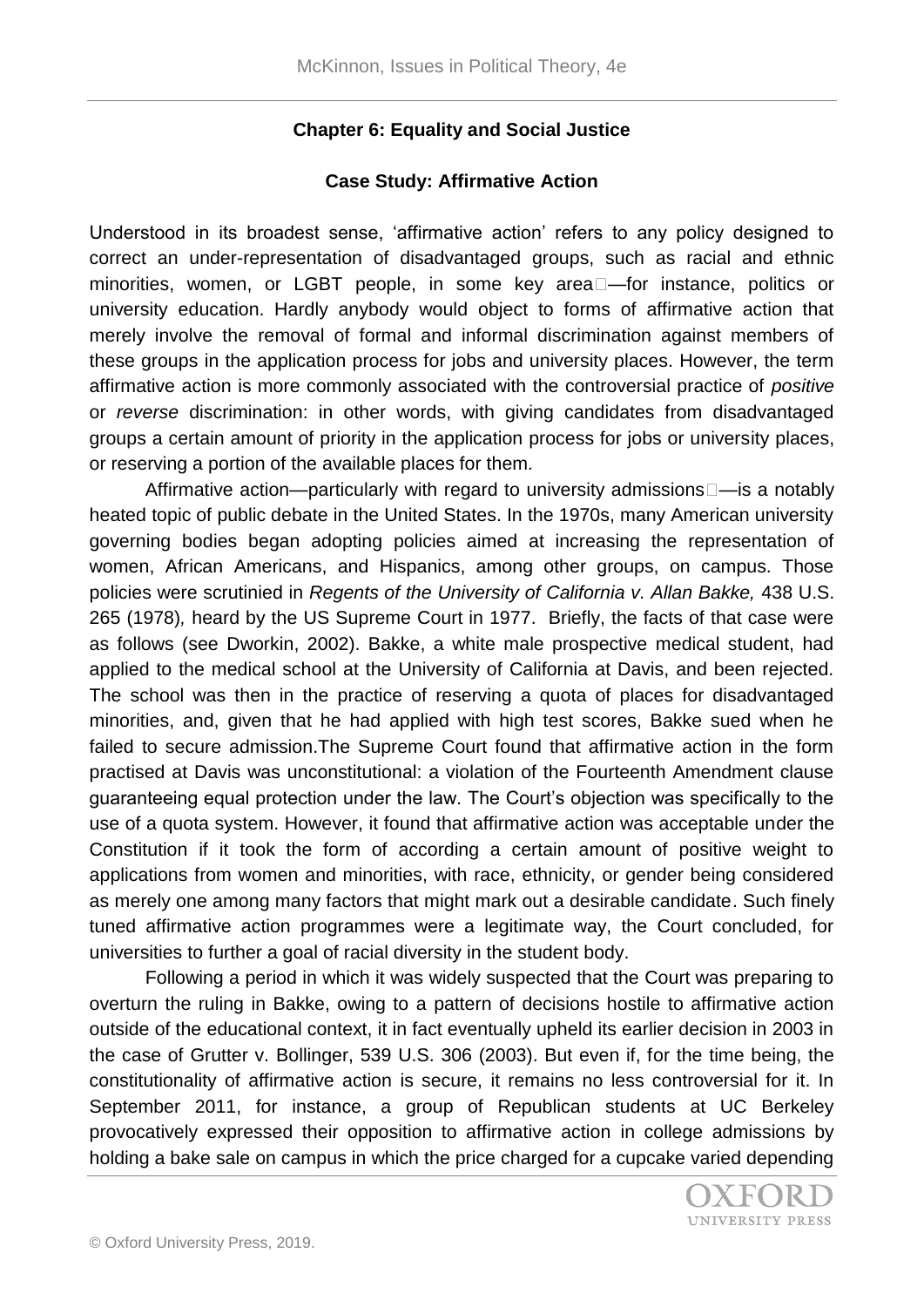upon the race and sex of the customer, with white males being charged the most (Asimov, 2011). Moreover, in 2014, the Supreme Court ruled that, while affirmative action is permissible under the US Constitution, it is also permissible for the states democratically to ban the practice, as several have done.*<sup>1</sup>* The American dispute over affirmative action is set to continue via the ballot box as well as the courtroom, then.

Supporters and opponents of affirmative action alike regularly invoke the idea of social justice in making their case.<sup>2</sup> In this case study, we shall examine some of the key arguments.

#### **<A>Affirmative action and equality of opportunity**

One of the principal arguments put forward in favour of affirmative action appeals to the idea of equality of opportunity. It points to the fact that anti-discrimination laws, which lay down penalties for discrimination in employment and admissions processes, have not on their own been sufficient to eliminate discrimination. Rather, many hiring and admissions panels still continue to covertly discriminate, whether deliberately, or due to an unconscious reliance on culturally-ingrained negative stereotypes about women, racial minorities, or members of other disadvantaged groups. And even where prejudice is not at work, panels may (again, subconsciously) be more positively disposed towards candidates who match the demographic profile of previous and existing incumbents of the role or office -- which is likely to mean, given their longstanding advantages, heterosexual white males. Against this backdrop, then, affirmative action is sometimes defended as a means of promoting equality of opportunity, by counteracting the effects of lingering prejudicial attitudes, and other informal factors that continue to work to the detriment of candidates from disadvantaged groups despite the passing of formal antidiscrimination legislation. In Elizabeth Anderson's words (2010, p. 149), this argument sees affirmative action as 'an application of Aristotle's point that to do the right thing in the face of a contrary inclination, we must drag ourselves in the opposing direction, as an archer must aim against the wind to hit the bull's-eye.'

Now, the claim that affirmative action can serve equality of opportunity will undoubtedly strike many as counter-intuitive, insofar as what equality of opportunity is traditionally said to require is that hiring and admissions decisions be blind to characteristics like gender and race—that is, that they ignore them altogether, rather than

 $\overline{\phantom{a}}$ 1 *Schuette v Coalition to Defend Affirmative Action*, 572 U.S. 291 (2014).

<sup>2</sup> *Rather than appealing to considerations of social justice, some defenders of affirmative action appeal to*  rectificatory (or corrective) justice, arguing that preferential treatment in admissions is an appropriate form of *compensation for the contemporary members of groups who, like African Americans, have historically been subject to rights-violations. Perhaps the best-known philosophical exponent of this argument for affirmative*  action is Judith Jarvis Thomson (1973). The argument is controversial primarily insofar as the cost of *affirmative action will be borne by a group (today's white male applicants) who are not responsible in any historic wrongs, and so appear not to be liable to compensate their victims' descendants. The topic of responsibility for historic wrongdoings is addressed by Gosseries in the 'Generations' chapter of the textbook.*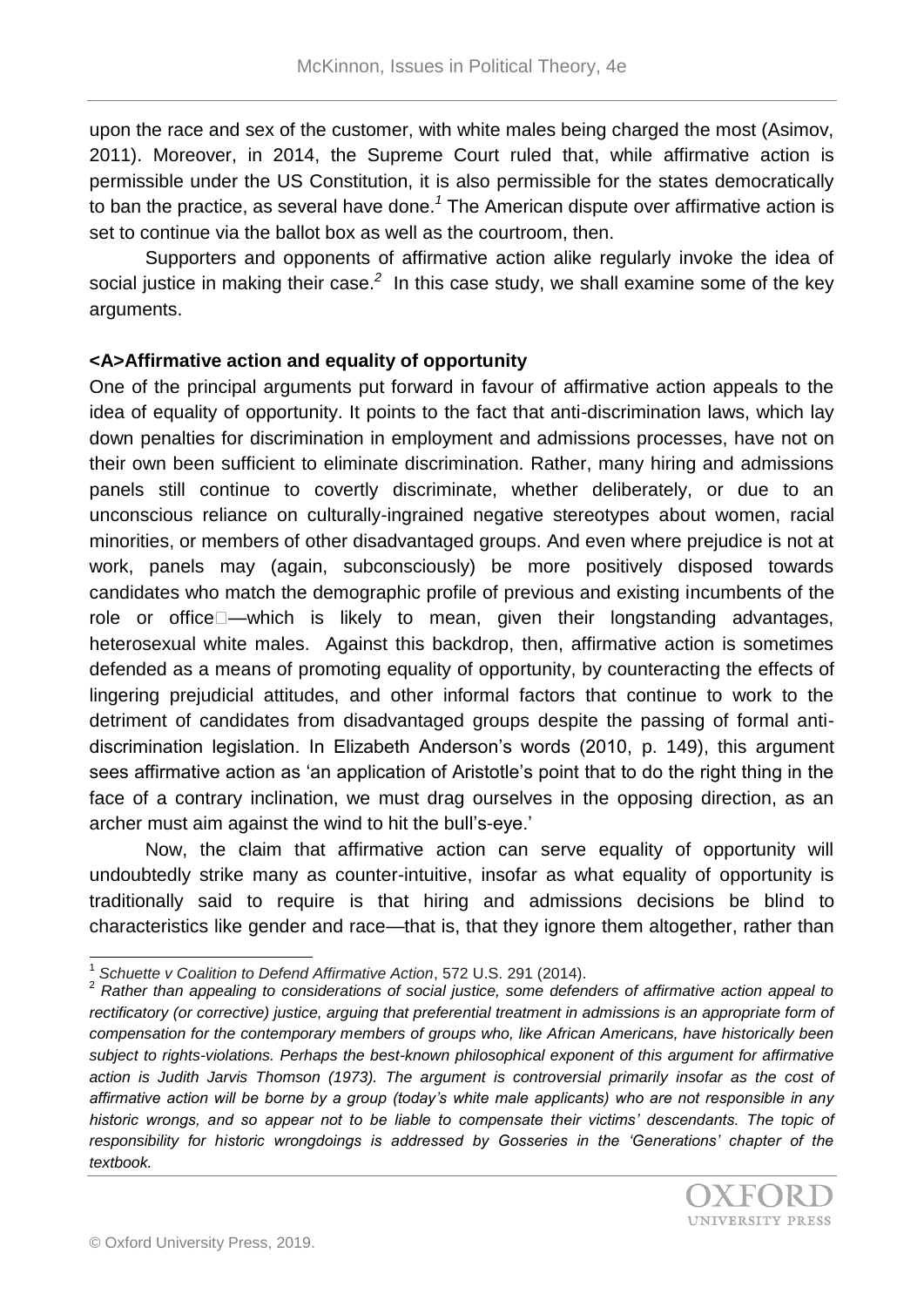evaluate candidates on the basis of them, whether positively or negatively. And, indeed, for opponents of affirmative action, all preferential hiring and admissions policies are unjust, precisely because they involve giving weight to features of candidates that are beyond their control, and thus (to use John Rawls's well-known phrase) arbitrary from the moral point of view. Moreover, critics of affirmative action aver, the flipside of a policy whereby preference is given to candidates who are, say, black or female is that white males are being discriminated against on grounds of their race and sex. And therefore, they conclude, the only just criteria for ranking applicants for some job or role should be their qualifications.

How might a defender of affirmative action reply to this apparently powerful argument? Ronald Dworkin (2000), one of the most influential of liberal egalitarian philosophers, has done so by questioning what counts as a qualification. First, he points out, few of us really believe that all forms of preferential treatment for individuals of a certain race, ethnicity, gender, etc. are necessarily pernicious. Rather, we distinguish between uses of these categories for purposes that betray malice, and those that are compatible with equal concern and respect. Hardly anyone would think, for example, that it is unacceptable for a police station to ensure that a certain number of its rape counsellors are women, so as to better meet the needs of victims. And this suggests, second, that opponents of affirmative action may take too narrow a view of what counts as a qualification for a particular post. In fact, Dworkin argues, race, gender, etc. can, under some circumstances, represent qualifications in themselves. For instance, if the state identifies as a priority the training of more female doctors to work with women who find it difficult to trust men then the gender of medical school applicants can be legitimately considered to constitute a qualification. Individuals such as Allan Bakke who are passed over as a result of affirmative action may indeed have the highest test scores among a given set of applicants—for Dworkin, however, this does not indicate that they are the most qualified in the respects that matter.

# **<A> Diversity and desegregation**

We have just seen that affirmative action has been defended on grounds that it promotes equal opportunity for candidates from disadvantaged groups. However, some arguments for affirmative action point to benefits that are also said to accrue to others, beyond the candidates themselves. Indeed, it is argued that businesses, universities, and communities as a whole benefit from affirmative action. Consider, for example, Dworkin's case for affirmative action in university admissions, which appeals to the value of diversity in the student body (Dworkin, 2000). Diversity on campus is desirable, on Dworkin's view, for at least two reasons—the first pedagogical, and the second related to justice. In a nutshell, Dworkin's argument is that academic establishments in which individuals from a multiplicity of different backgrounds are brought together to live and study will provide the most fertile grounds for continual intellectual stimulation and robust debate. Moreover, in engaging with peers whose experiences and perspectives diverge in various respects

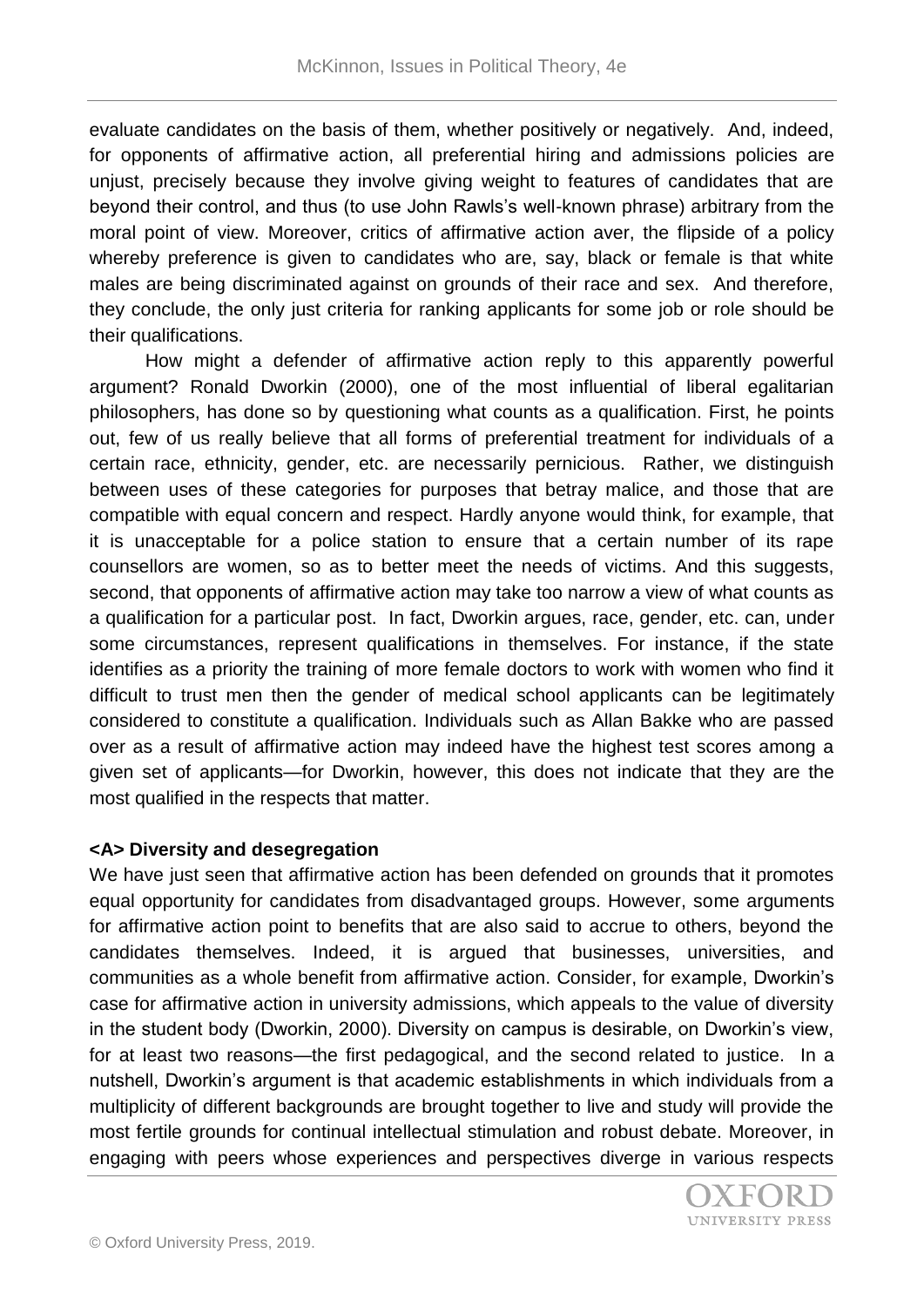from their own, individuals, will be better equipped for life as mature democratic citizens, and to accord their contemporaries equal concern and respect.

Social justice also plays a key role in Elizabeth Anderson's case for affirmative action (Anderson, 2010), which concentrates on the importance of neutralizing the harmful effects of segregation in the community, and promoting integration. Her argument points to the following sorts of processes. First, when universities, say, practise affirmative action, they thereby open up new training opportunities and thus career choices to individuals from disadvantaged groups. For example, places on medical programmes may become accessible, by means of affirmative action, to black candidates from poor urban areas, who, whilst possessing talents on a par with those of their white competitors, would fail to secure the grades needed for a scholarship in the absence of preferential treatment, owing to their having attended one of the ill-equipped and failing local schools. Many of these individuals, once they become licensed medical practitioners, will use their qualifications to serve their community, and so often increase access to essential services in black neighbourhoods previously under-served by healthcare professionals. Access to a local black doctor may also encourage some individuals to seek medical help who would have been reluctant to visit a white practitioner. Meanwhile, these newly qualified doctors will be able to share information about job vacancies in hospitals and clinics with their friends and family, which the latter may not otherwise have come by. Thus, on Anderson's view, affirmative action represents a remedy (albeit a gradual one) for the various unjust effects of segregation, which include (but are not limited to) poor access among racial minorities to professional services, and isolation from the 'grapevines' on which news of desirable employment opportunities travel (and to which whites often have readier access).

Of course, whether or not social justice is indeed compatible with affirmative action depends on whether the practice also has any additional, less helpful consequences. Opponents of affirmative action sometimes suggest, for example, that it is stigmatizing to its beneficiaries (and to other members of their group), insofar as it casts them as either not sufficiently competent to compete with their contemporaries on merit, or as free-riders whose success comes at the expense of the hardworking. And others argue that affirmative action is divisive, insofar as it encourages citizens to think of themselves primarily as segmented into racial and other groups, rather than as members of the same society or nation. If either of these theses are true, then notwithstanding its positive effects, affirmative action may in fact set back the goal of social justice overall. For justice requires, so many philosophers would emphasize, that citizens be able to see themselves as part of the same scheme of social cooperation, and trust others to do their fair share within it.

Whether or not those theses are true, however, is in large part a matter for empirical investigation. Some important studies into the long-term impact of affirmative action have been already been carried out (see especially Bowen and Bok, 1998), which show, in particular, that the policy has produced significantly more black graduates and